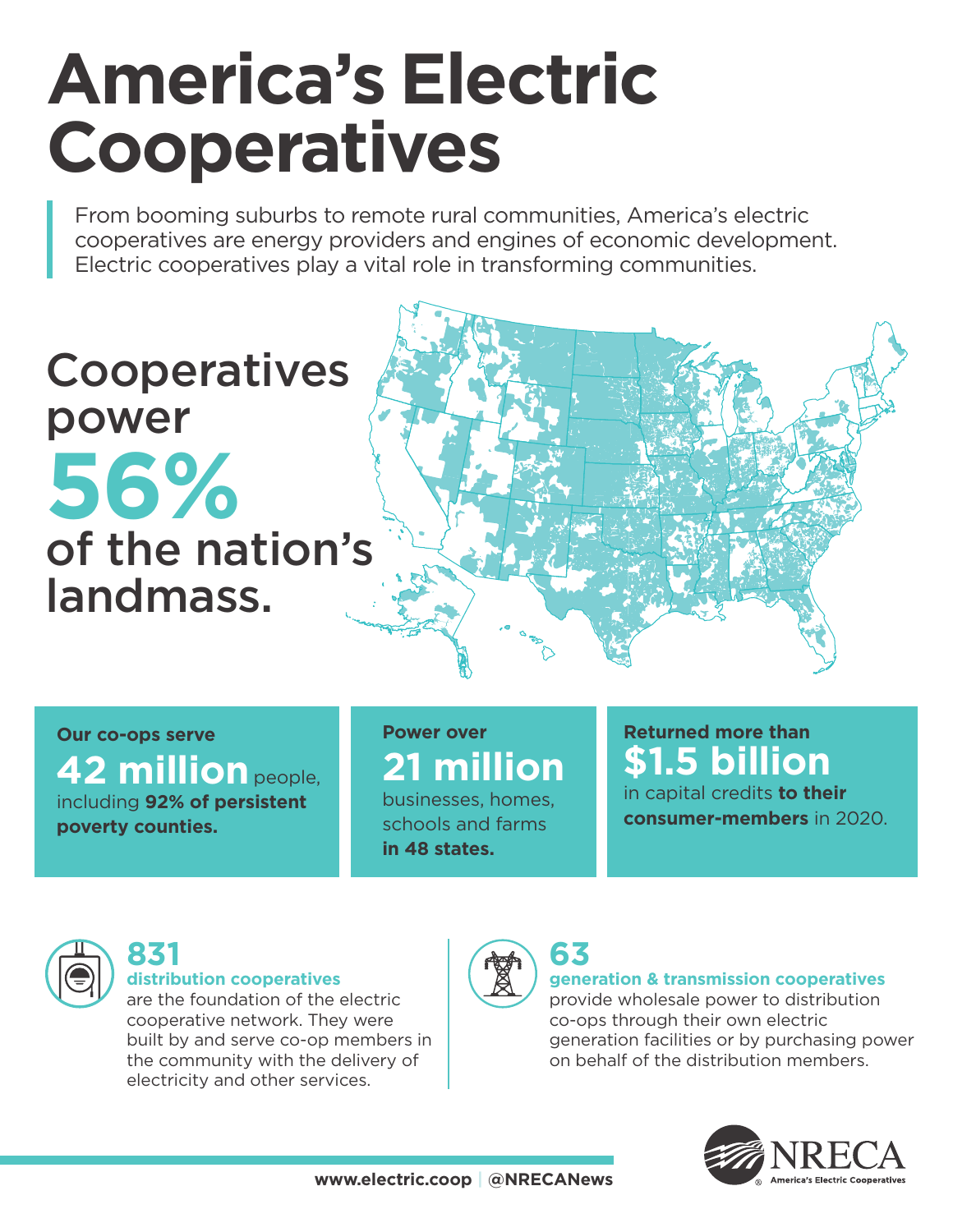## **ELECTRICITY USE AND ENERGY MIX**



Co-ops rely on a diverse energy mix to ensure a reliable, affordable and responsible electricity supply that meets the needs of their consumermembers.

**More than two-thirds of the electricity delivered by co-ops to members comes from low- or | zero-carbon sources.** 

*Note: Renewables include owned and directly purchased electric generation, plus generation in the mix from wholesale market purchases and do not reflect renewable tax credits. Source: NRECA analysis*

**2%**

#### **Keeping Rates Affordable for Residential Consumer-Members**

Unlike the rest of the electric sector, electric co-ops sell the majority of their power to households rather than businesses. Keeping rates affordable is especially important for these consumer-members at the end of the line.



#### **Leveraging Infrastructure Funds to Support Rural Communities**

Electric co-ops have decades of experience supporting local communities by accessing public and private funding. Today, co-ops are positioning themselves to leverage new infrastructure funds to support their communities. These efforts include work to:

- Advance **electric vehicle** charging networks.
- Deploy new **cybersecurity** tools.
- Expand rural **broadband** access.
- Develop rural **microgrids**.
- Develop rural **microgrids.**<br>• Promote **clean energy** research, development and deployment.
- Enhance **grid resiliency** and modernization efforts.

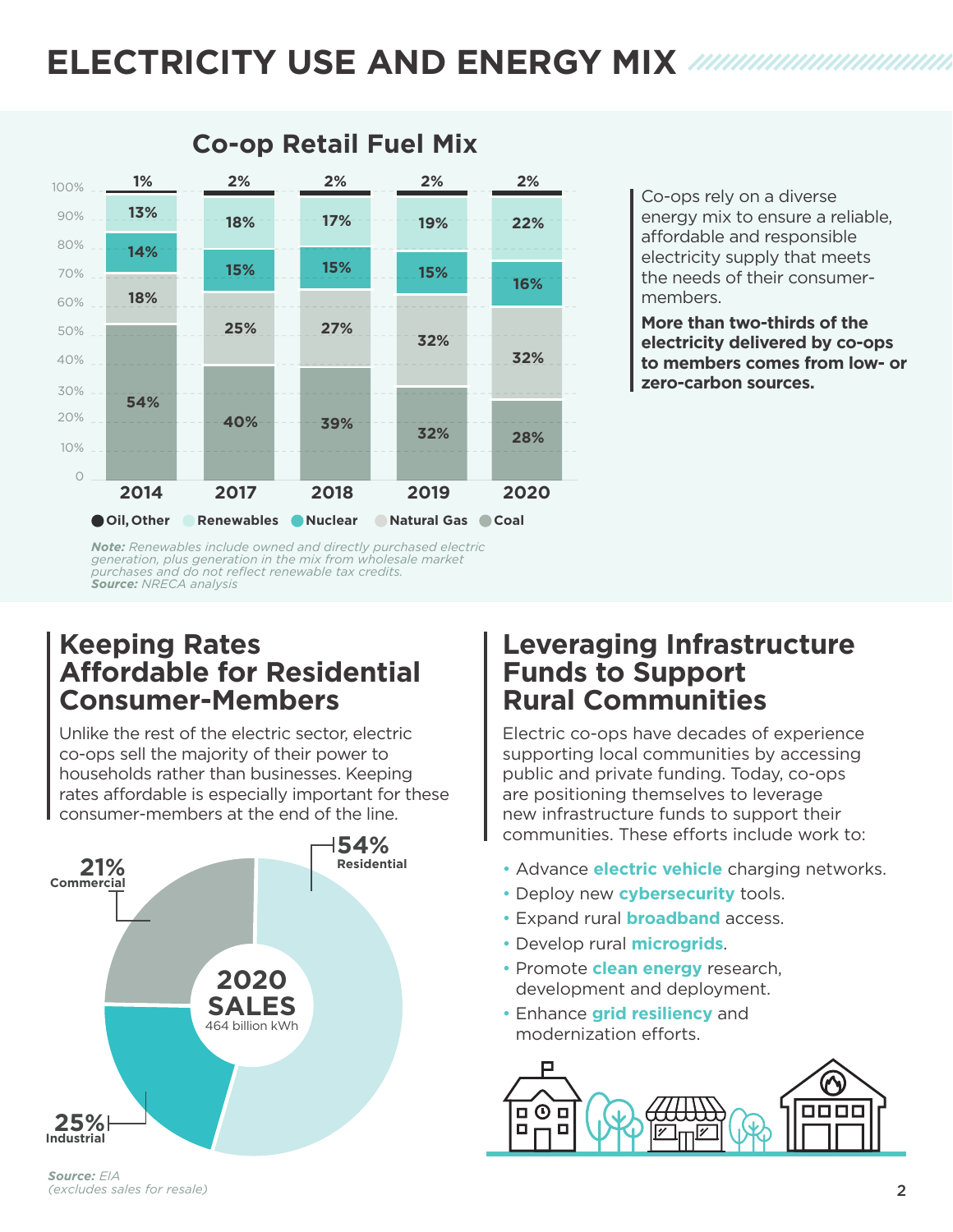## **CO-OPS ARE REDUCING EMISSIONS**

### **Cleaner Air**

Cooperatives are meeting member expectations by reducing emissions through a combination of emission-reduction measures and fuel switching to natural gas and renewables.

Reduced **nitrogen oxide**

#### Reduced **sulphur dioxide** emissions 82% from 2005-2021.

#### **TOTAL SO2 EMISSIONS**



#### emissions 68% from 2005-2021. **TOTAL NO<sub>v</sub> EMISSIONS Thousands**  (short tons) **0 50 100 150 200 250 300 350 400 2005 2021**





*Source: NRECA analysis of EPA data*

#### **Renewable Energy Growth**

- From 2010 to 2021, co-ops more than tripled their renewable capacity from 3.9 gigawatts to more than 13 gigawatts.
- Co-ops added nearly 1.4 GW of new renewable capacity in 2021, second only to 2020.
- Electric co-op wind and solar capacity is enough to power more than 3 million homes.
- Co-ops have announced more than 7 GW of renewable capacity additions through 2026.
- Co-ops purchase 10 GW of hydropower from federal dams and the Tennessee Valley Authority.

#### **Cumulative Co-op Renewable Capacity, Owned and Under Contract**



*Note: Does not include federal hydro Source: NRECA analysis*